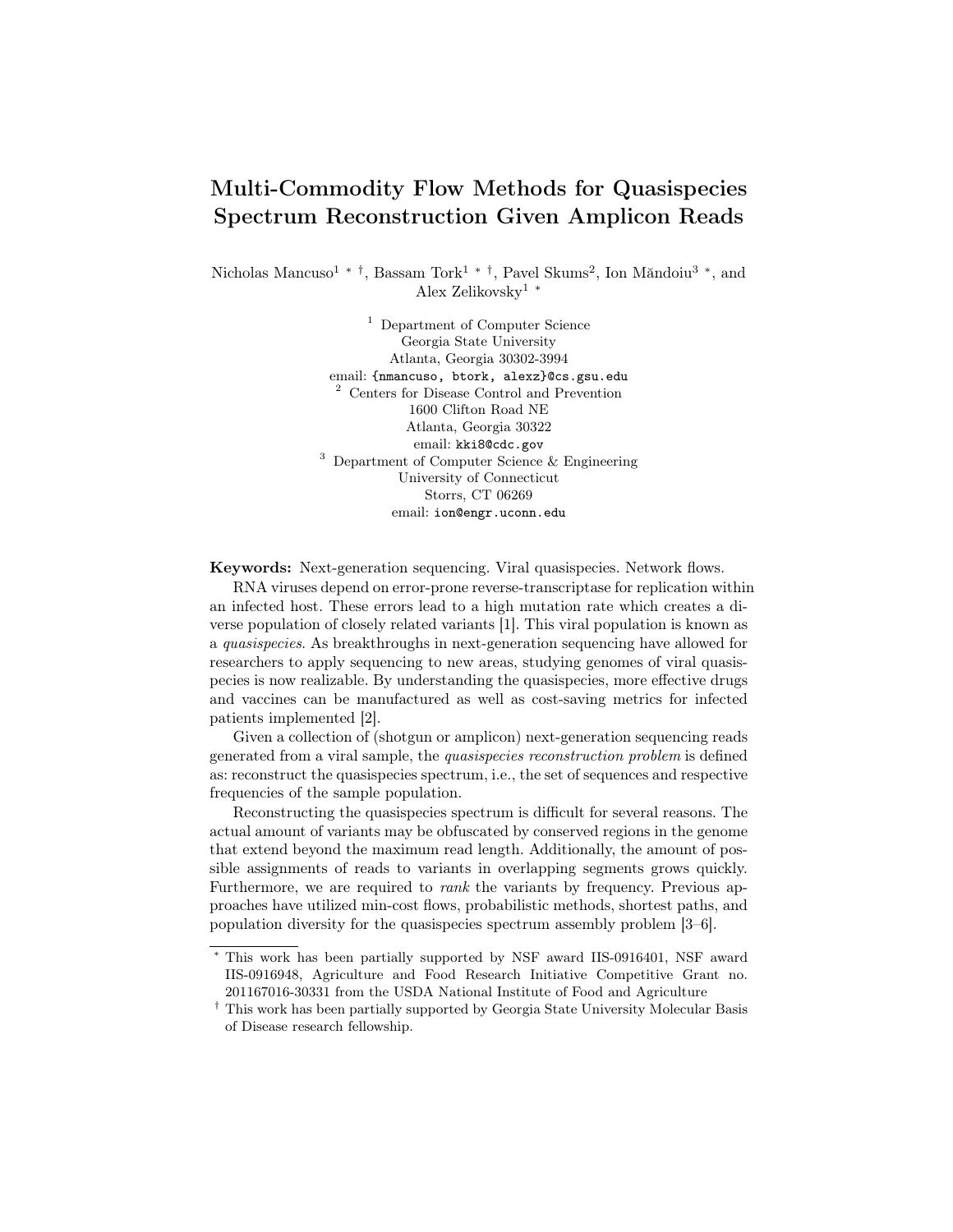This work extends the maximum bandwidth method of [7] by including an exact multi-commodity flow method using Integer Linear Programming. Despite ILP being NP-hard, read graphs built from viral amplicon data tend to be small enough to solve quickly.

An amplicon A is a multiset of reads such that, each read  $r \in A$  has the same predefined starting and ending position in the genome (i.e.  $start_A, end_A$ ). Two amplicons  $A_1, A_2$  are said to *overlap* if and only if  $start_{A_2} < end_{A_1}$ . A set of amplicons  $A = \{A_1, \ldots, A_m\}$  is said to be *overlapping* if and only if  $A_i$  and  $A_{i+1}$  overlap for  $i = 1 \ldots m-1$ . Given an overlapping set  $\mathcal{A} = \{A_1, \ldots, A_m\}$ , we define a partial order for overlapping amplicons where  $r \prec r', r \in A_i, r' \in A_{i+1}$ if and only if the suffix of  $r$  starting at  $start_{A_{i+1}}$  is the same sequence as the prefix of  $r'$  ending at  $end_{A_i}$ .

Given an overlapping set  $\mathcal{A} = \{A_1, \ldots, A_m\}$  an *m*-staged directed read-graph is defined as  $G = (V = V_1 \cup \cdots \cup V_m \cup \{s,t\}, E, c)$ , where  $v \in V_i, 1 \leq i \leq m$ corresponds to a *distinct* read in amplicon  $A_i$ . An edge  $(u, v) \in E$  if and only if read<sub>u</sub>  $\prec$  read<sub>v</sub> for  $u, v \notin \{s, t\}, u = s$  and  $v \in V_1$ , or  $v = t$  and  $u \in V_m$ . Additionally,  $c: V \to \mathbb{N}$  is the count of the read represented by  $v \in V_i$  in amplicon  $A_i$ .

Lemma 1 (Each consistent overlap in amplicons  $A_i, A_{i+1}$  corresponds to a unique bipartite clique in G). Suppose the contrary. Let  $v, v' \in A_i$  and  $u, u' \in A_{i+1}$ , where  $v \prec u, v \prec u', v' \prec u$ . Since v' and u are comparable but v' and  $u'$  are not, the prefixes of  $u$  and  $u'$  must not be consistent. This implies a contradiction with  $v \prec u$  and  $v \prec u'$ . The contract of the contract of  $\Box$ 

Using this simple fact, we output a new "forked" read-graph. An m-staged directed read-graph can be represented by an  $(2m - 1)$ -staged "forked" readgraph. Given an  $i \times j$  bipartite clique  $K_{i,j}$  in G create an  $i + j$  star graph  $S_{i+j}$ with a new "fork" vertex as the internal node. Repeating this for all bipartite cliques over  $V_k$ ,  $V_{k+1}$  will produce a new "fork" stage  $F_k$ . Repeating again for all neighboring stages we see  $m-1$  new fork stages. Lastly we denote  $c: E \to \mathbb{N}$ to be the count function for edges. This will reduce the number of edges at the cost of additional vertices if the graph has sufficiently dense bipartite cliques. Given an edge  $(f, u)$  or  $(u, f)$  where f is a fork and u is a read vertex let  $c(f, u)$ or  $c(u, f)$  be  $c(u)$ . This will be useful for flow formulations. Figure 1 illustrates this transformation.

Given a forked read-graph, the quasispecies reconstruction problem may be restated as a network flow problem. A k-multi-commodity flow problem is defined as given k  $(s_i, t_i)$  pairs either minimize or maximize the total flow  $f = \sum_{i=1}^{k} f^i$ subject to capacity and demand constraints. For the quasispecies reconstruction problem we wish to minimize the total  $k$  flows such that each read is fully covered. Additionally, we force each flow to to be unsplittable, i.e., each flow is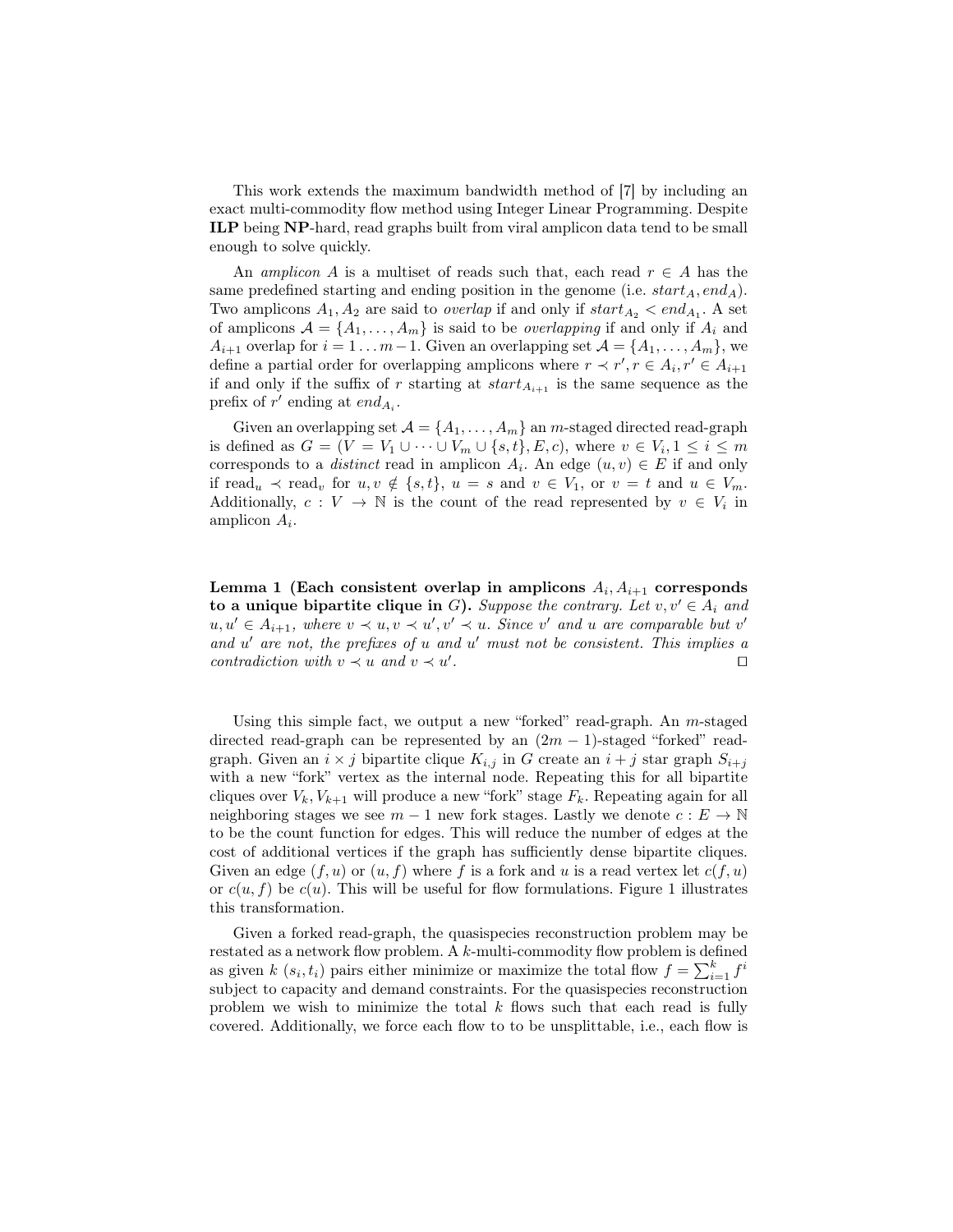

Fig. 1: Creating a "forked" read-graph from the original directed read-graph.

a simple s-t path in the read-graph, where  $s_i = s, t_i = t, 1 \leq i \leq k$ .

$$
\begin{aligned}\n\textbf{Min:} \quad & \sum_{0 \le i \le k} f_{s,u}^i \\
& (s,u) \in E \\
\textbf{Subject to:} \quad & \sum_i g_{u,v}^i \ge c_{u,v} \\
& \sum_{u \in \text{ pred}(v)} g_{u,v}^i = \sum_{u \in \text{ succ}(v)} g_{v,u}^i \qquad \qquad \forall v \in V, i = 1 \dots k \\
& \sum_{u \in \text{ succ}(v)} f_{v,u}^i = 1 \qquad \qquad \forall v \in V, i = 1 \dots k \\
& f_{u,v}^i \ge g_{v,u}^i \qquad \qquad \forall (u,v) \in E, i = 1 \dots k \\
& f_{u,v}^i \in \{0,1\} \qquad \qquad \forall (u,v) \in E, i = 1 \dots k \\
& g_{u,v}^i \in [0,1] \qquad \qquad \forall (u,v) \in E, i = 1 \dots k \\
& \forall (u,v) \in E, i = 1 \dots k\n\end{aligned}
$$

The method was run on data simulated from the E1E2 region of 44 HCV strains. Variants for each data set were produced from a uniform distribution, geometric distribution, or skewed distribution. Cross-validation was done by using Jensen-Shannon Divergence (JSD) to measure the quality of frequency assignment. JSD is defined as,

$$
JSD(P||Q) = \frac{1}{2}D_{KL}(P||M) + \frac{1}{2}D_{KL}(Q||M)
$$

where

$$
D_{KL}(P||Q) = \sum_{i=1}^{n} P(i) \log \frac{P(i)}{Q(i)}
$$

and  $M = \frac{1}{2}(P+Q)$ . We also evaluate the quality of assembled quasispecies by using sensitivity and positive predicted value. Sensitivity measures the correctly assembled quasispecies out of the population, while PPV measures the correctly assembled quasispecies out of the assembled population. They are defined as,

$$
\text{Sensitivity} = \frac{\text{TP}}{\text{TP} + \text{FN}}, \qquad \qquad \text{PPV} = \frac{\text{TP}}{\text{TP} + \text{FP}}.
$$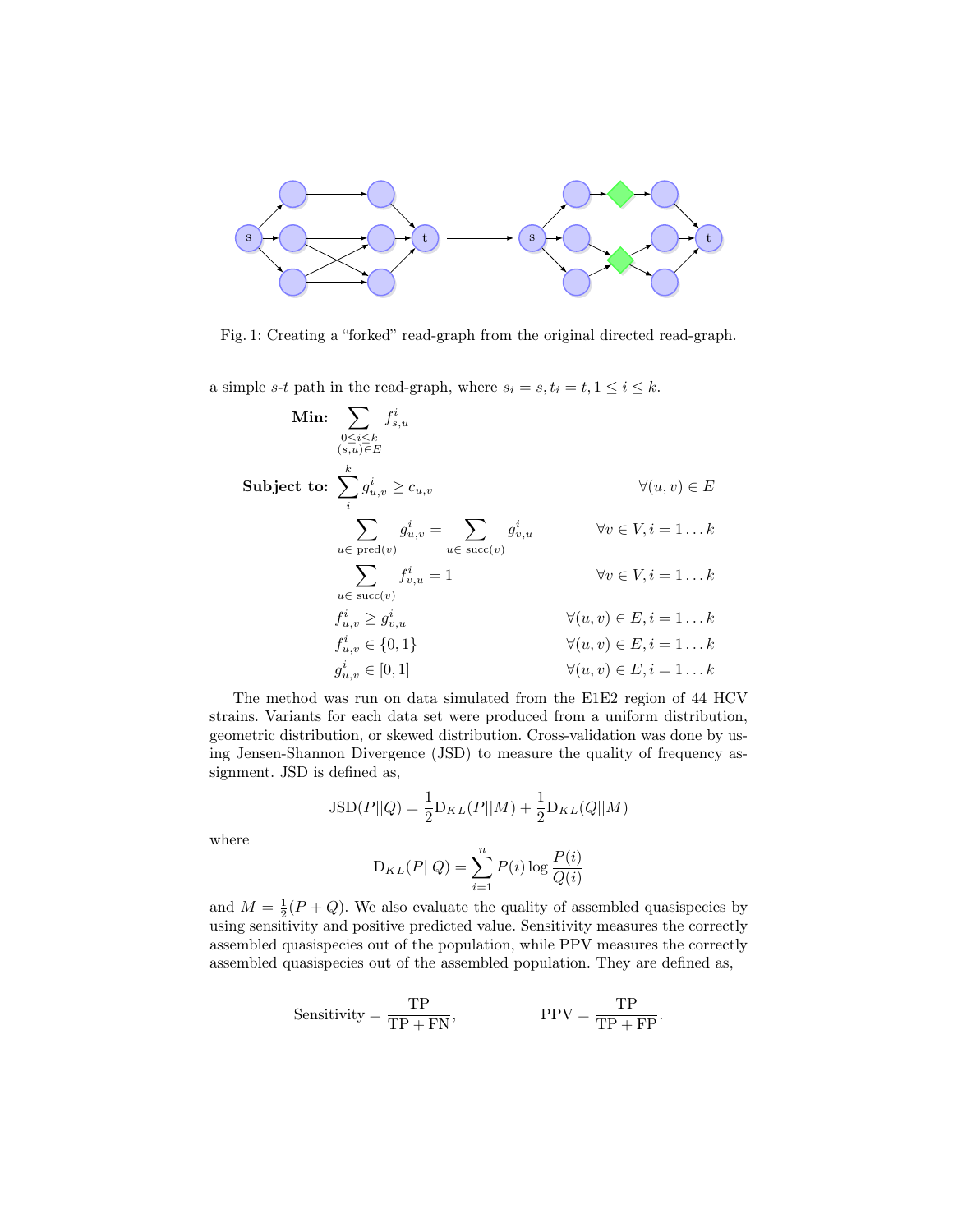

Fig. 2: Sensitivity of Multi-Commodity Flow and Maximum Bandwidth



Fig. 3: PPV of Multi-Commodity Flow and Maximum Bandwidth

Under all three measures, the multi-commodity flow formulation performed competitively with Maximum Bandwidth. The flow formulation produced less variants than maximum bandwidth in all three quasispecies distributions. This lead to higher PPV (Fig. 3), but slightly less sensitivity (Fig. 2). The divergence is slightly higher than Maximum Bandwidth's due to skewing of frequencies from lower sensitivity (Fig. 4). While the current model performs quite well overall, we expect that further improvements to the flow model will lead to more accurate assemblies.

## References

- 1. Duarte EA, Novella IS, Weaver SC, Domingo E, Wain-Hobson S, Clarke DK, Moya A, Elena SF, de la Torre JC, Holland JJ.: RNA Virus Quasispecies: Significance for Viral Disease and Epidemiology. Infectious Agents and Disease 3(4) (1994) 201–214
- 2. Skums Pavel, Dimitrova Zoya, Campo David S., Vaughan Gilberto, Rossi Livia, Forbi Joseph C, Yokosawa Jonny, Zelikovsky Alex, Khudyakov Yury: Efficient error correction for next-generation sequencing of viral amplicons. In: International Symposium on Bioinformatics Research and Applications. (2011)